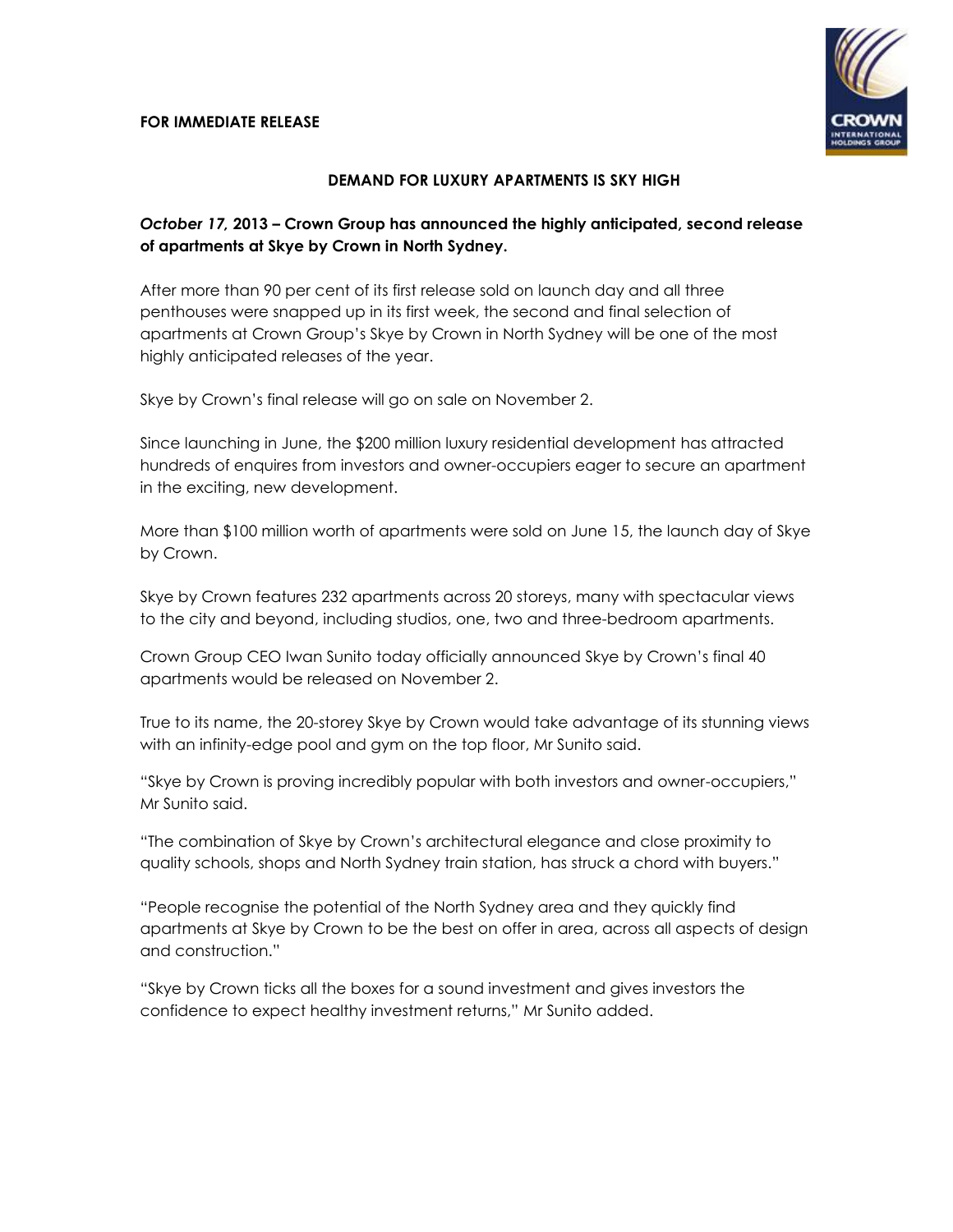

Designed by Japanese-Australian architect Koichi Takada, the development features an expansive foyer, conference facilities, top-floor gym and infinity-edge rooftop pool.

The building's design captures views over North Sydney and Sydney's CBD, one of many features which set it apart from other new developments in the area.

"This will be the final chance buyers have to purchase an apartment at Skye by Crown," Mr Sunito said.

Skye by Crown is located at 211-223 Pacific Highway North Sydney, close to shops, transport and major employment hubs.

The second and final selection of 40 apartments includes a selection of one-bed suites and one-bedroom-plus-study apartments plus a limited number of upper-level, twobedroom apartments with premium views.

Skye by Crown's final release will go on sale on Saturday November 2 from 9am.

Visit the brand-new Skye by Crown display suite:

233 Pacific Highway, North Sydney

Open seven days from 10am-4pm

Visit: [www.crowngroup.com.au](http://www.crowngroup.com.au/)

Ph: 1300 723 595

### **Available for a limited number of interviews:**

Crown Group CEO Iwan Sunito

### **Media enquiries and interviews:**

Kate Prideaux, Communications Manager

(02) 9925 0088 or 0401 863 436

kateprideaux@crowngroup.com.au

### **About Crown Group**

Crown International Holdings Group (Crown Group) is a leading Australian property group, active in property development and property investment in Sydney.

The company was co-founded by architect Mr Iwan Sunito and engineer Mr Paul Sathio in 1996.